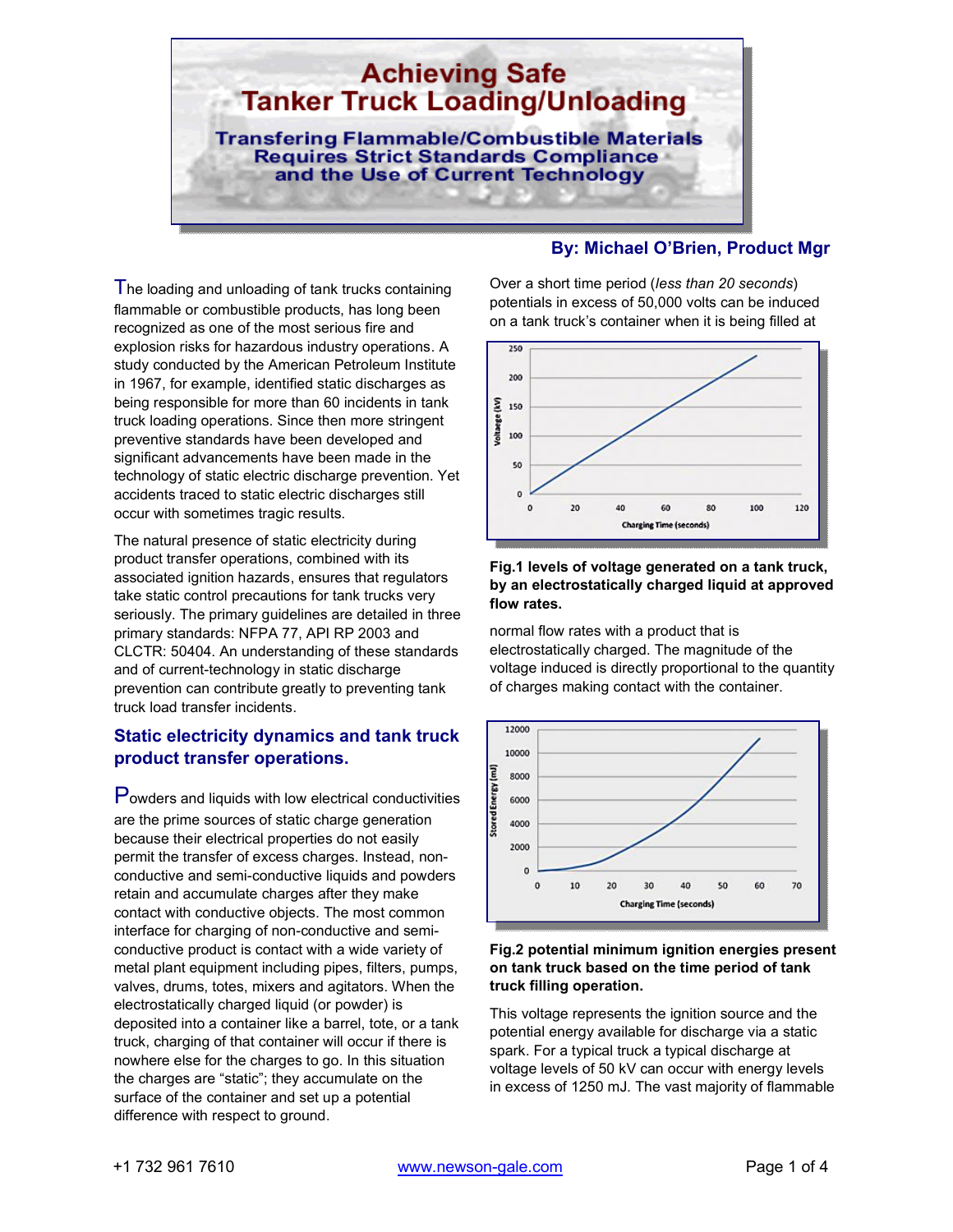vapours and combustible dusts can be ignited at these energy levels.

For sparking to occur during tank truck product transfer operations, other conductive objects must come into close proximity with the charged container of the tank truck. Examples of conductive "objects" include the fill pipe entering the opening on the top of the container, fall prevention systems such as folding stairs, and drivers or operators working around the tank truck. The charges on the tank truck's container attract opposite charges to the surface of the object and rapidly create an electric field between their respective surfaces.

It is the strength of this electric field that causes the "breakdown" of the air between the container and the object. When the air is "broken down" a conductive path for the excess charges to rapidly discharge themselves is created, leading to a static spark discharge. If a combustible atmosphere is present in this space, ignition of the atmosphere is very probable.

Under ambient conditions an average field strength of 30 kilo-volts is capable of causing the electrical breakdown of air over a spark gap of 2 cm. **I**n addition, loose conductive items located *inside* the container could become charged by contact with the liquid and discharge to the container if they are capable of floating on top of the liquid. For this reason, it is important to carry out regular visual inspections of the container to ensure loose debris is not present inside the tank truck container.

## **Standards and recommended practice governing the static control of tank truck product transfers.**

As outlined earlier, regulators are extremely cautious about the ignition hazards presented by static electricity in tank truck product transfer operations. Three standards, in particular, provide clear guidance on what precautions should be taken: NFPA 77, API RP 2003 and CLCTR: 50404. They state that grounding of the tank truck should be the first procedure carried out in the transfer process. Grounding effectively creates an electrical circuit that connects the tank truck to ground, and it is this connection to ground which prevents static charges accumulating on the tank truck's container. The reason the charges can transfer from the tank truck to ground is that the Earth has an infinite capacity to absorb and redistribute static charges, with the positive effect of removing the ignition source from a potentially combustible atmosphere.

The electrical resistance of this circuit from the tank truck to the "ground source" (or "grounding point") which is in contact with the earth, is a key performance indicator of the entire grounding circuit's capacity to provide a secure and safe product transfer operation. NFPA 77 and API RP 2003 state the resistance in a healthy metal circuit should never exceed 10 ohms, therefore the entire circuit between the truck and grounding point should be measured and be equal to, or less than, 10 ohms. If a resistance above 10 ohms is measured this will indicate problems with parts of the grounding circuit - including the tank truck connection, the ground point connection or the condition of the conductor cable.

### **Tank truck grounding systems**

The standards advise that a grounding system, which can measure and monitor resistance in the grounding circuit, can be utilised. The system should verify if the ground connection to the tank truck is complete before loading or unloading is initiated. The CLCTR: 50404 standard recommends 10 ohms or 100 ohms for "convenience" in monitoring.

An additional recommendation in NFPA 77 and in API RP 2003 calls for interlocking the feed system (e.g. pump) with the grounding system so that if the grounding system is not connected to the tank truck, product cannot be transferred. This will ensure that electrostatically charged product cannot enter or leave the tank truck when the tank truck has no grounding protection in place. In general, interlocked grounding systems will complete the grounding circuit when the driver connects the clamp of the grounding system to the tank truck and the system sees a circuit resistance of 10 ohms or less.

Although the standards recommend a monitored resistance of just 10 ohms, there are many grounding systems on the market today that monitor well in excess of this level. While it may be claimed that these systems are capable of dissipating static charges, the capacity of a system to monitor at 10 ohms has significant advantages. It not only provides an opportunity to demonstrate compliance with internationally recognised recommended practice, it also means that hazardous location operators know the system's grounding clamp is making a secure and reliable connection to the tank truck every time a product transfer is carried out.

Grounding clamps should be designed to penetrate paint coatings, rust and dirt build up as these contaminants are very effective at impeding secure electrical contact with the conductive metal of the tank truck.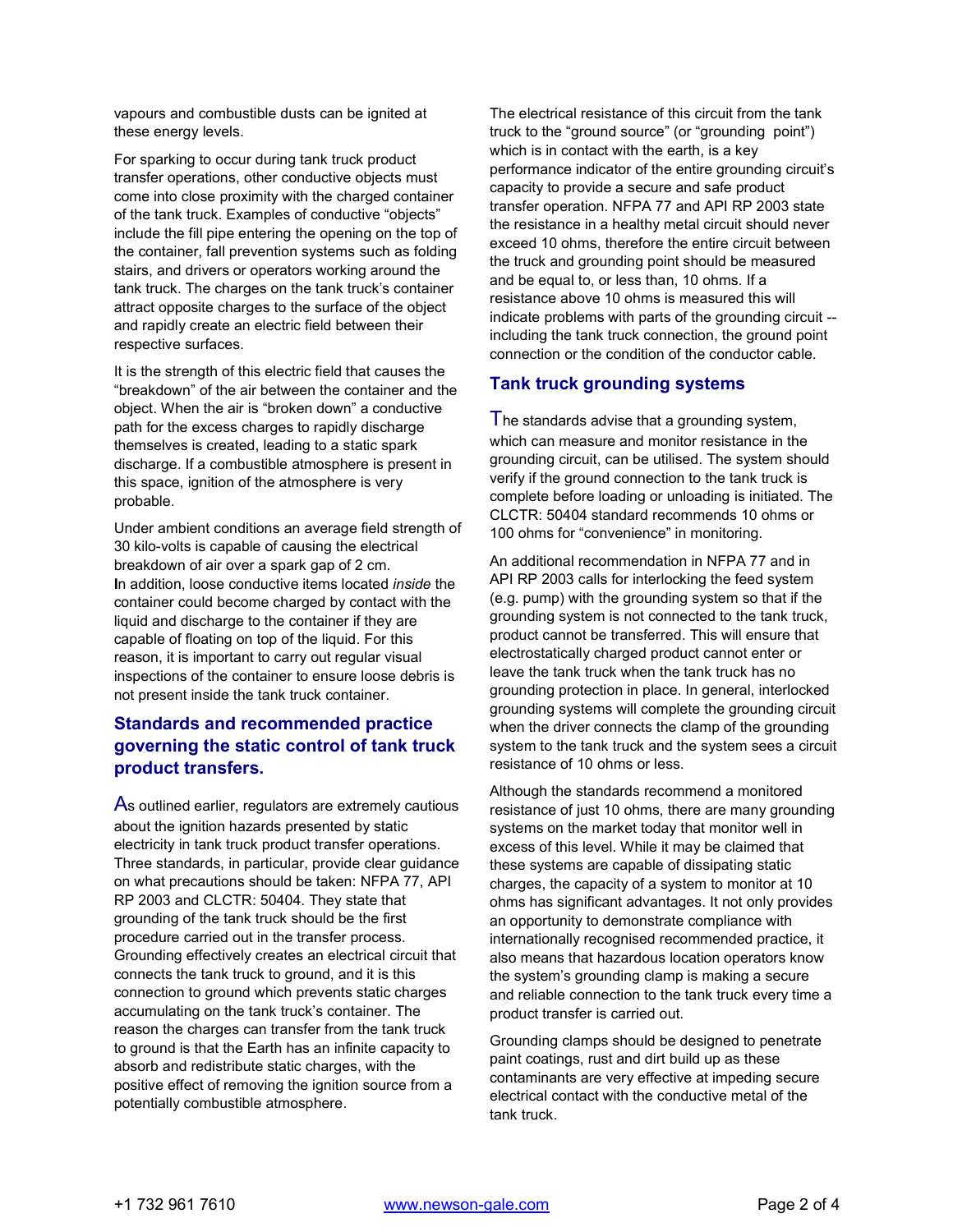Additionally, the grounding system must be capable of detecting minute changes in resistance when the transfer is underway and should not allow a high degree of change in resistance before shutting down the pump or alerting personnel. As soon as a resistance above 10 ohms is present in the grounding circuit, the grounding system should be capable of detecting this change and take control of the feed into the tank truck. Systems that permit resistances higher than 10 ohms have a greater degree of difficulty in detecting changes in the health and condition of the grounding circuit.



### **Tank truck Recognition.**

Because resistance monitoring systems operate when connected to conductive metal objects, additional features can enhance the protection of drivers, product and equipment. A "tank truck recognition" feature can be utilised to ensure that drivers can only operate the feed system when the grounding system detects it is connected to a tank truck. Such a system is the Earth-Rite RTR which will analyse the capacitance of the tank truck as part of the grounding circuit. If the capacitance presented is in the normal range for tanks trucks (1 nano Farad or 1 x  $10^{-9}$  farads), the grounding system will recognise that it has made a positive connection to a tank truck. From the site operator's perspective, this eliminates the risk of drivers unknowingly connecting the grounding clamp to parts of the truck chassis that are electrically isolated from the truck's container. Such isolation may be due to original design oversight such as isolated mud guards or paint coatings insulating conductive parts like truck light enclosures from the chassis. In addition drivers have been known to attach the grounding system's clamp to the loading rack in order to obtain a permissive state for the feed system to "speed up" the transfer. So while a permissive state for the feed system can be obtained with a standard resistance based monitoring system it does not necessarily mean the grounding clamp is electrically connected to the tank truck's container.

Specifying a grounding system with a tank truck recognition feature ensures the tank truck is, in fact, safely grounded before drivers are in a position to begin filling it with product. Once the system has verified it is connected to a tank truck it should then monitor the tank truck's connection to the grounding point to 10 ohms or less.

## **The Grounding Source.**

When a tank truck grounding system is installed it is assumed that the grounding source (e.g. buried ground electrode) to which the system is connected has been independently verified as having a low resistance connection to earth. This connection is the foundation for secure and safe transfers and it is incumbent on the site operator to conduct seasonal "Fall of Potential" tests to ensure these ground connections do not deteriorate due to changes in soil composition, soil resistivity or corrosion of the ground electrode.

In winter, ground temperatures can reduce dramatically and cause an exponential increase in soil resistance levels. For the ground electrode these temperatures can have a significant impact on its contact resistance with the soil potentially impeding the transfer of static charging currents. Standard grounding systems are not designed to verify this connection; however, the patented Earth-Rite RTR can remove this uncertainty.

This system has a unique feature which verifies that it is connected to a grounding point which is capable of safely dissipating static charges to ground. In combination with the tank truck recognition capability, this ground verification function ensures that two vital connections in the grounding process are securely made (Making one connection to the tank truck and the second connection to the ground source.)

When both of these connections are confirmed, the new system will continuously monitor the resistance of these connections at 10 ohms (or less) for the duration of the transfer process. Should either connection be opened during the transfer, the system will detect this and switch off power to the pump or valve actuators in order to stop the feed of charged liquids into, or out of, the tank truck.

### **Summary**

In accordance with the recommendations of industry groups and fire safety associations, the static grounding of tank trucks is a key safety protocol in the loading or unloading of flammable and combustible products.